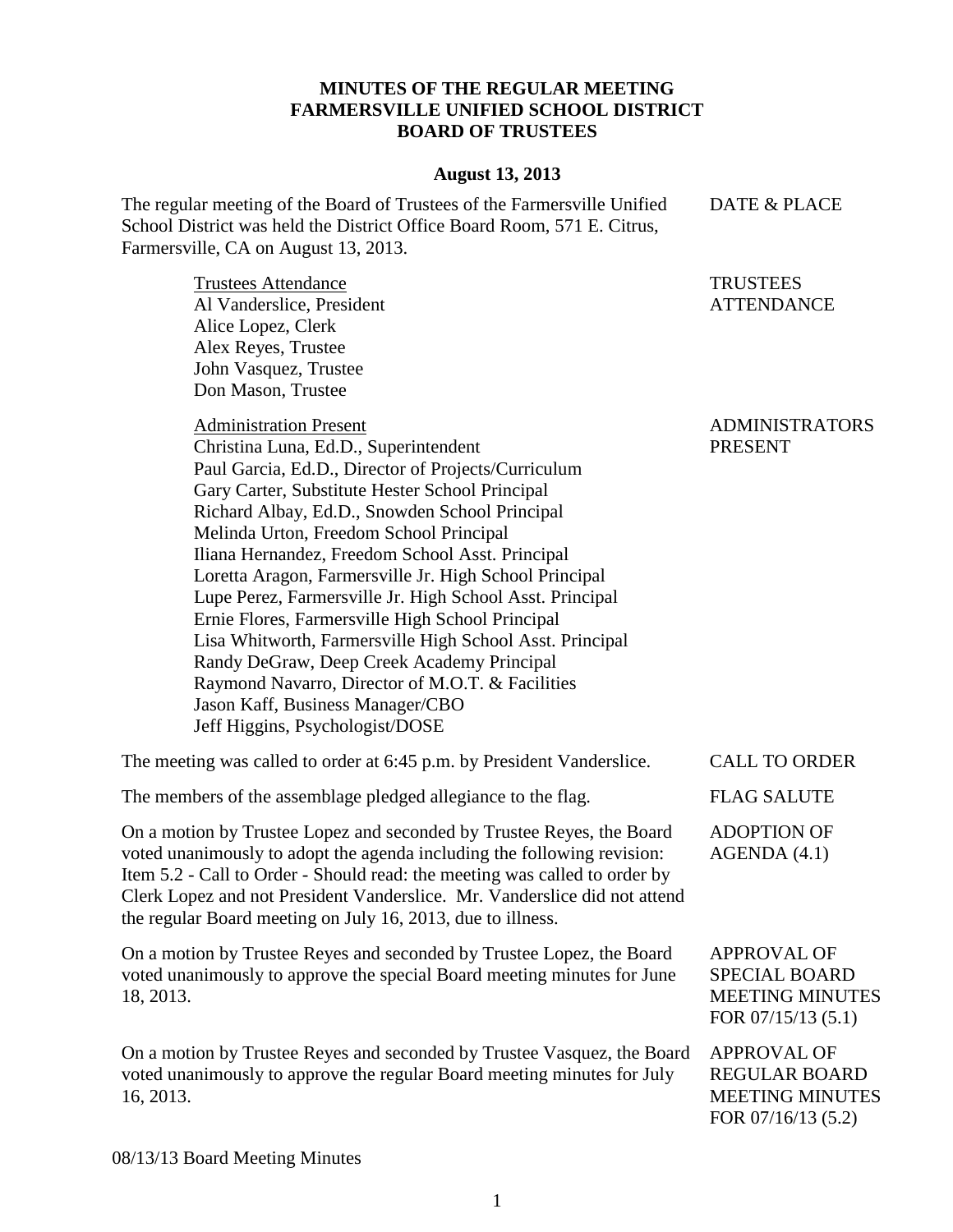On a motion by Trustee Vasquez and seconded by Trustee Lopez, the Board voted unanimously to approve the special Board meeting minutes for July 30, 2013.

On a motion by Trustee Vasquez and seconded by Trustee Reyes, the Board voted unanimously to approve the released warrants dated:

> July 11, 2013 in the amount of \$247,227.03 July 18, 2013 in the amount of \$6,268.01 July 25, 2013 in the amount of \$203,914.01 July 26, 2013 in the amount of \$3,482.00 August 1, 2013 in the amount of \$15,058.99

Ernie Flores, FHS Principal, introduced his new teaching staff for the 2013- 2014 school year: Marco Aguiniga - Math; Lindy Topolinski - Math; David Austin - Math; and Michelle Schuck - Math.

Melinda Canning, Freedom Principal, introduced her new teaching staff for the 2013-2014 school year: Neva White - Grade 5; AryAnne Freitas - Grade 5; Rebecca Aguilar - Grade 5; and Angel Solis - Grade 6.

Manuel Mendez, former employee, announced he had taken a job at VUSD and thanked the Board for the opportunity to work in the District for so many years. Mr. Mendez also questioned his resignation date as reflected on Item 13.1.

Paul Garcia, Projects/Curriculum Director, thanked the Boy and Girls Club/ASES After School Program for the services they provided to students over the years. Dr. Garcia introduced Darren Davis, CEO of Pro Youth Heart Program. Ms. Davis explained the services the Pro Youth Heart Program would provide to the District.

On a motion by Trustee Lopez and seconded by Trustee Reyes, the Board voted unanimously to approve the contract for the Pro Youth Heart Program for 2013-2014 school year. APPROVAL OF CONTRACT FOR PRO YOUTH HEART

On a motion by Trustee Lopez and seconded by Trustee Reyes, the Board voted unanimously to adopt Resolution #03-08-13-13 for Placing a Classified Employee on a 39-Month Re-Employment List.

On a motion by Trustee Lopez and seconded by Trustee Vasquez and carried: (Ayes: Vanderslice, Lopez, Vasquez; Noes: Reyes, Mason; Absent: None), the Board adopted Resolution #04-08-13-13 for Assignment for Al Brofman. ADOPTION OF **RESOLUTION** #04-08-13-13 (13.3)

APPROVAL OF SPECIAL BOARD MEETING MINUTES FOR 07/30/13 (5.3)

APPROVAL OF RELEASED WARRANTS (5.4)

PUBLIC COMMENTS (8.0)

PROGRAM (12.1)

ADOPTION OF RESOLUTION #03-08-13-13 (13.2)

08/13/13 Board Meeting Minutes